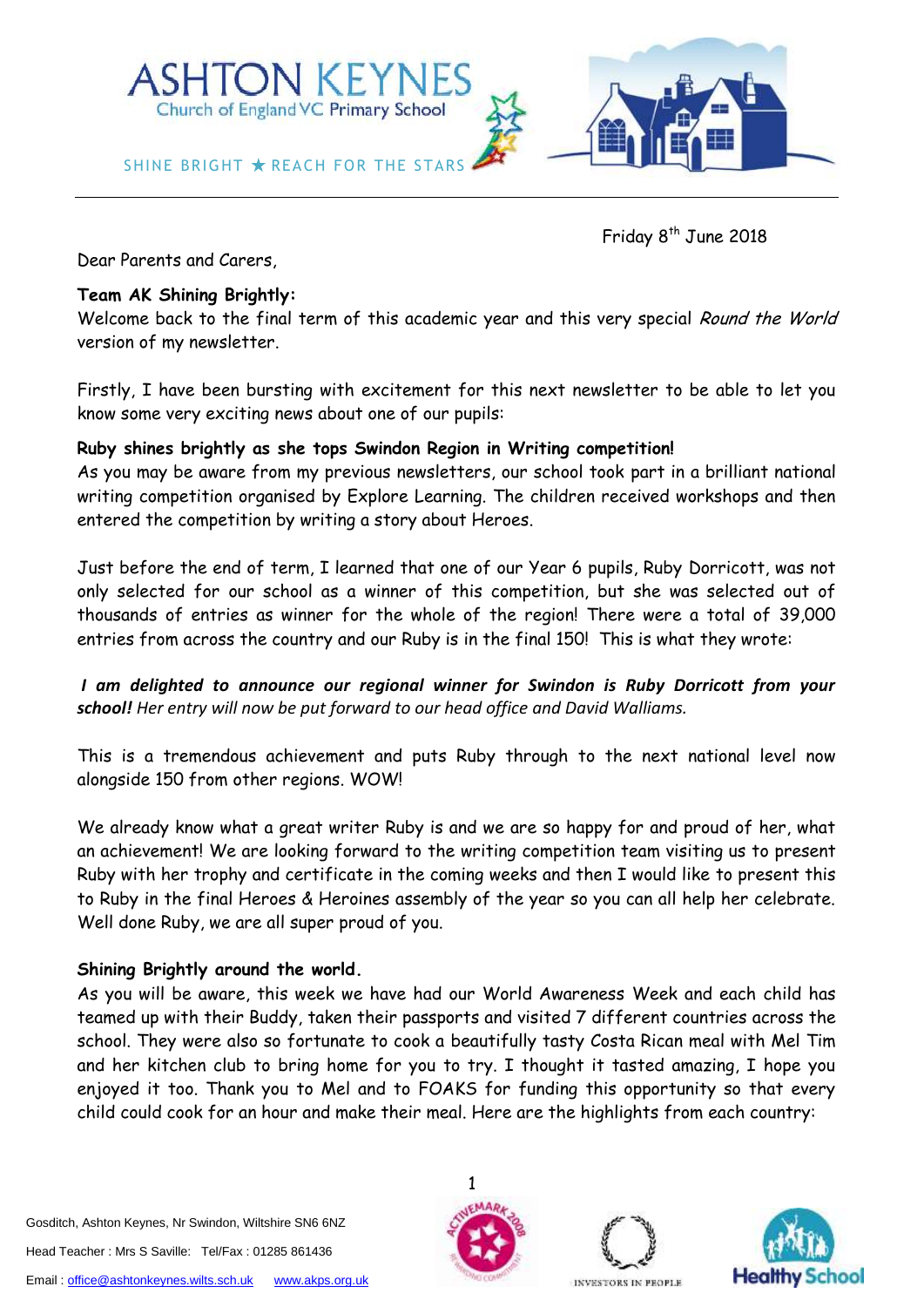

# **Costa Rica**

In Class 6, the children travelled to Costa Rica. They looked at a variety of flora and fauna that fills the many rainforests and up and down its coastlines. With some year groups we



looked at the sustainability and protection of their country's forestry areas and with other year groups we

learnt 'Head, shoulders, knees and toes' in Spanish. We also created pointillism pictures of Costa Rican animals such as sloths and tree frogs.



# **What our children say**

One Year 6 pupil stated, "I loved learning about pointillism and the variety of animals which live in Costa Rica." Another pupil added, "I didn't realise that there was so much diversity on Costa Rica. I can even say, "Pura Vid<sup>a</sup>– it means pure life."

A Year 2 pupil stated, "I loved singing 'heads, shoulders, knees and toes' in Spanish. I didn't know before that people from Costa Rica spoke Spanish but they do."

A Year 1 pupil explained how he imagined he was in Costa Rica and stated, "I can taste the fruits and smell the trees." Another Year 1 pupil wanted to wow us with their number knowledge, adding, "I have learnt that 2 million people visit Costa Rica every





### year."

A child from Year 3 said, "We watched a video where two children zip-lined through the rainforest. It was amazing to see how high up they were and the boy and his sister really enjoyed looking at the sloth."





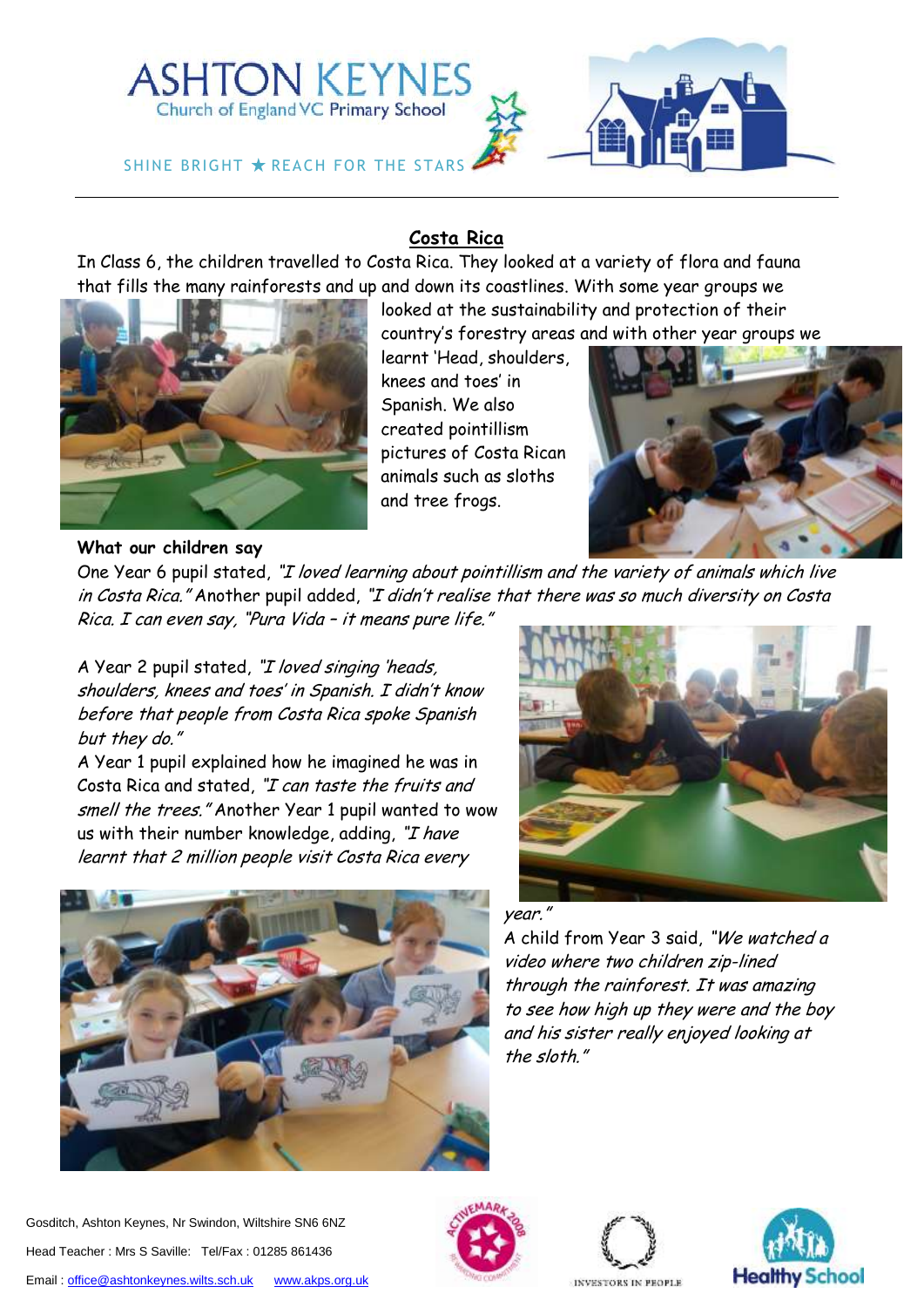

### **Peru**

In Class 5 we have been looking at Peru. Peru has lots of different environments from mountains to rainforests. We have learnt about the different peoples of Peru and the art they produce. We have made Spanish inspired retablo pictures which are decorated with flowers using oil pastels. Inca achievements have been discussed from their road and bridge system to early brain surgery. We were especially impressed with the gold work and masks produced by them. Have a look at our ones. We used lolly pop



sticks to represent the elaborate headdresses you

see on them. Bright colours are used a lot in art work from Peru. Retablos shine with bright blues and greens. Peruvian weaving is packed with pinks



and purples.

We used card hand looms to give weaving a go- it's not easy. You have

to really concentrate on the over and under pattern especially when you reach the last of the threads on the board and have to go back in the direction you have come. Practise makes perfect though!

Of course no visit to Peru would be complete without a certain young bear! We've been spotting

Paddington all week whilst we've worked. Year R and 1 have had fun deciding the types of things that Paddington would need to pack if he was going back to Peru on holiday to visit his relatives. Marmalade sandwiches are an absolute must!



3

Gosditch, Ashton Keynes, Nr Swindon, Wiltshire SN6 6NZ Head Teacher : Mrs S Saville: Tel/Fax : 01285 861436 Email[: office@ashtonkeynes.wilts.sch.uk](mailto:office@ashtonkeynes.wilts.sch.uk) [www.akps.org.uk](http://www.akps.org.uk/)





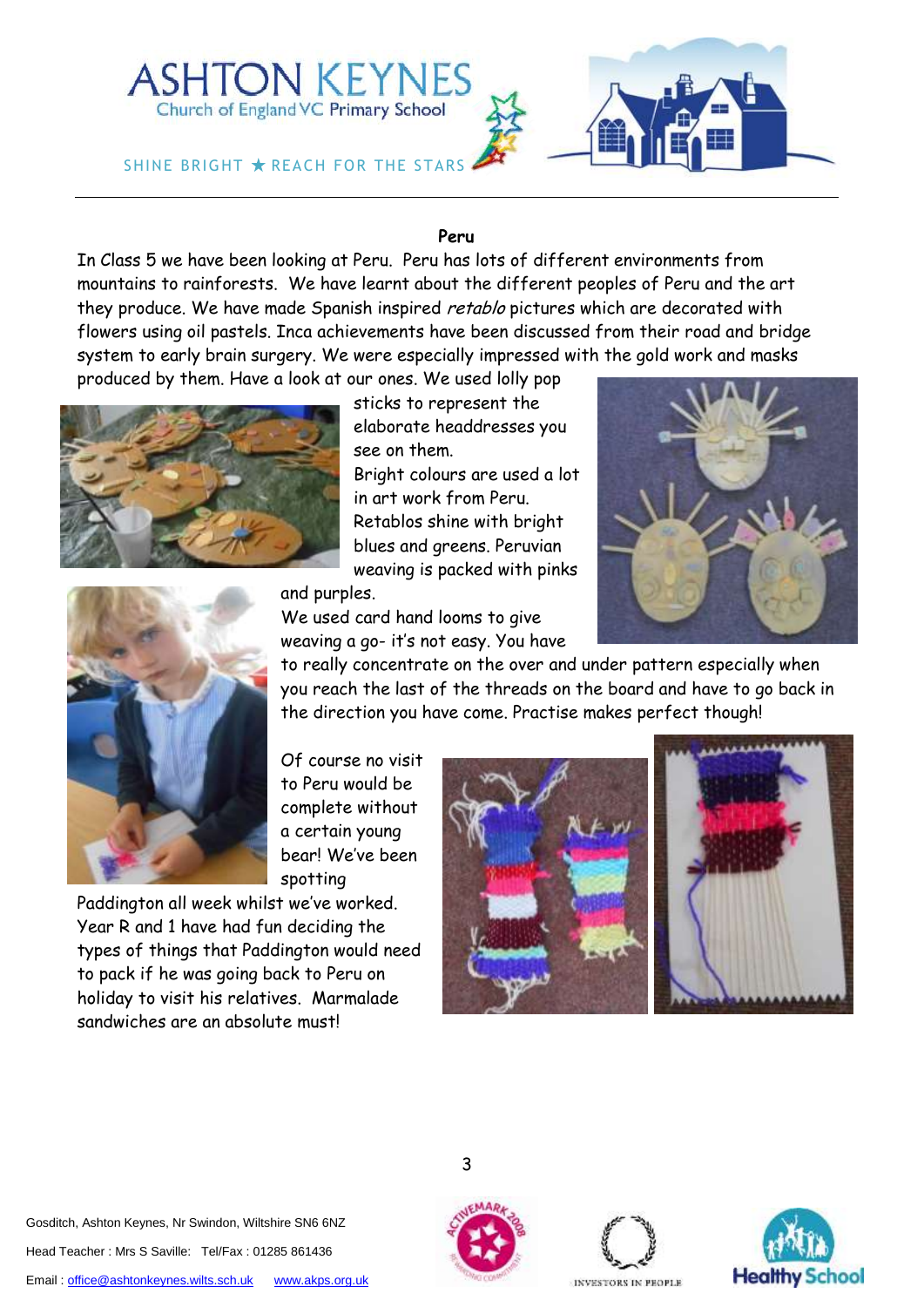







## **Sweden**

Class 4 became Sweden. Whilst visiting Sweden we learnt about the types of food that are popular there. Lots of children didn't like the idea of pickled herrings, but were very happy to taste cinnamon buns.

We found out about the importance of Dala Horses

and how they have been sold for hundreds of years. We designed and decorated our own Dala Horses either on paper, or sewing our designs onto felt.





We also studied Pippi Longstocking and discovered that walking backwards made her feel happy. The children designed their own 'longstocking' with things that make them feel happy.

Finally, we reproduced some Swedish landscapes using water colours. We learnt the techniques of colour mixing, white washing, outlining using perspective, creating mirror images as reflections and using different types of brushes to get the best effects.

Gosditch, Ashton Keynes, Nr Swindon, Wiltshire SN6 6NZ Head Teacher : Mrs S Saville: Tel/Fax : 01285 861436 Email[: office@ashtonkeynes.wilts.sch.uk](mailto:office@ashtonkeynes.wilts.sch.uk) [www.akps.org.uk](http://www.akps.org.uk/)





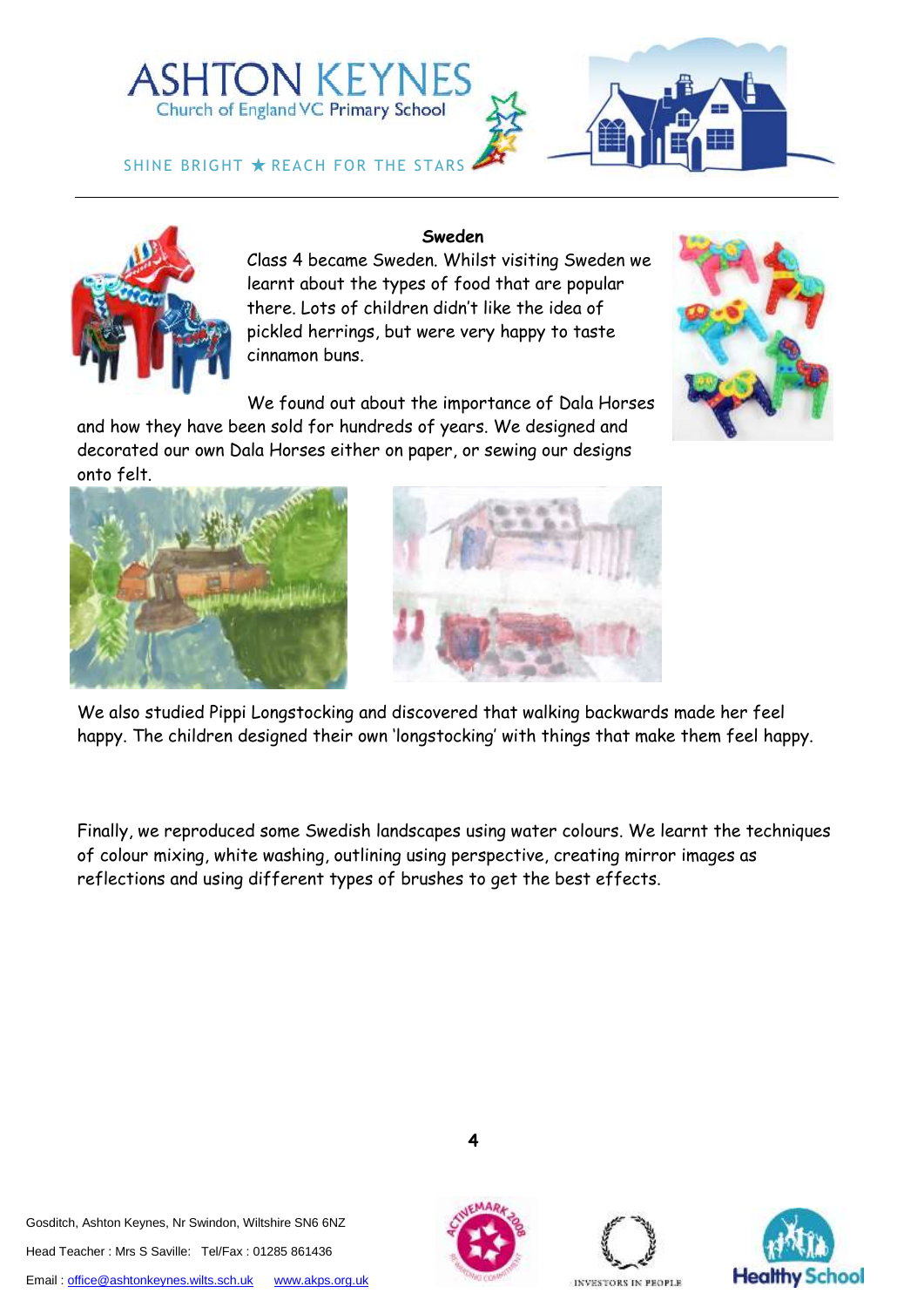# **ASHTON KEYNES** Church of England VC Primary School

SHINE BRIGHT  $\bigstar$  REACH FOR THE STARS





### **Germany**

In Class R we en joyed finding out about Germany. We tasted a selection of German foods and even looked at a piece of the Berlin wall. It was interesting to learn about the German artist Paul Klee and many children re-created pieces of artwork in a similar style. We all made Schult $\ddot{\bm u}$ te, a cone which is traditionally filled with sweets and given to children on their first day at school. We learnt some German words words and sang heads, shoulders, knees and toes in German. "We tasted some of the food that they have in Germany" Evie C

" $I$  like the pretzels"  $\;$  Harry "I liked the German salami" Ella D "I liked making the Schult**ii**te" Wilf







### **Jamaica**

Whilst in Jamaica in Y1, we channelled our inner Usain Bolt! Out on the field, we timed each other sprinting

30m. We had several attempts to see if we could improve our time. Unsurprisingly, none of us came anywhere close to breaking a world record! We learnt about hurricanes and built shelters, using junk, or a net. We also used oil pastilles and watercolours to create pictures in the style of Stafford Schliefer, a self-taught Jamaican artist. As we left, we were able to sample Ginger Beer, spicy honey bun and plantain chips. This was like playing Russian





Roulette as some were garlic flavour, but others were Jungle Chilli, and certainly made our eyes water!

The photos are of building hurricane shelters and painting in the style of the Jamaican artist Stafford Schliefer. This is some feedback on the week from Class 1 pupils:

*Ivor – "When I was in Peru I learned that leopards hide in the trees and pounce down on their prey."*

*Ruben – "I really enjoyed packing Paddington's suitcase so that he could travel to Lima to visit his Aunt Lucy."*

*Iris – "In Sweden they have ice bars. Even the chairs and tables are made from ice!"*

*Rosie – "The ice never melts on the Andes Mountains, so even in the summer you can go skiing."*

Gosditch, Ashton Keynes, Nr Swindon, Wiltshire SN6 6NZ Head Teacher : Mrs S Saville: Tel/Fax : 01285 861436 Email[: office@ashtonkeynes.wilts.sch.uk](mailto:office@ashtonkeynes.wilts.sch.uk) [www.akps.org.uk](http://www.akps.org.uk/)





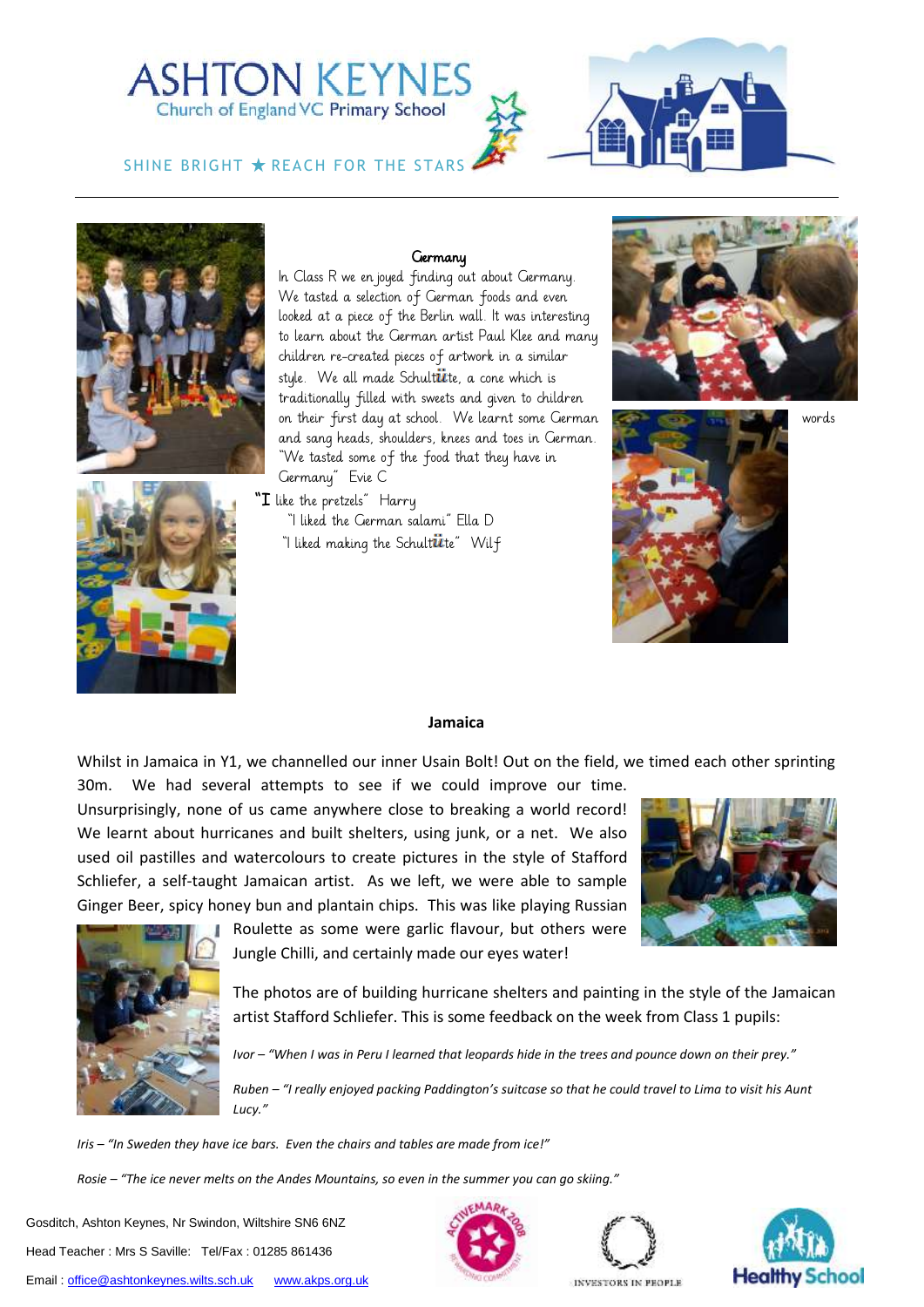

### **Sri Lanka**

Class 2 became Sri Lanka. Meditation was so nice and quiet. It was lovely to think about how it would feel to do this in Sri Lanka looking at the beautiful country. Making the water lily flowers was good fun but a bit tricky, there were so many things to cut out and piece back together. The wax resist batik style art was really magical; we didn't know what the pictures would look like until they had completely dried. We also liked trying volleyball; it was a lot harder than we thought it would be to hit the ball correctly when we started each game. Most of class 2 would now like to visit Sri Lanka to see if they can see any of the things we have talked about during our sessions together!

### **Ireland**

When you visited Class 3 you entered a magical land of giant, music, myths and Celtic knots. We started our journey from Ashton Keynes, made our way down the M4, over the Severn Bridge entered Wales and finally arrived at the port to catch the ferry to Dublin, the capital of Ireland.



We found out that Dublin had road signs in Gaelic and English, a river called the River Liffey, it was very busy and had a tourist viewing point at the top of a tall tower called the Chimney. We now know that Stone Age man lived there and they left burial mounds as well as the Vikings and Normans



invaded. In the 1800's there was a terrible famine and hundreds of people left and emigrated to Liverpool, Cardiff, Swansea and America. We found out about the maiden voyage of the Titanic which took its last passengers from Ireland before it set sail.

We worked with our buddies to name and colour countries and we wrote facts about Dublin.We danced Irish jigs to Irish music and noticed they played fiddles and accordions. Millie and Alice loved doing this dance and Freddie and Caleb showed such rhythm.

We read the story of Finn McCool who was an Irish giant and Years R, 1 & 2 painted pictures of him. Ben said ," I really liked the ingenious plan that Finn's



wife made up to fool the Scottish giant", while the KS2 children made Celtic Knots which involved lots of careful measuring, cutting and weaving. Josh said " I loved making the Celtic knots" while Max commented that " they were complicated to make but I tried hard and made it". Caleb created the design below and said," I loved the beautiful decorations.

Freddie B summed up our wonderful week by saying, " This year was great and I'm looking forward to next World Awareness Week!

The children have all had a very stimulating and interesting week in which they have learned a lot about the culture of different countries and taken part in so many activities such as: cooking, singing, speaking in different languages, dancing, creating beautiful art work, writing. In addition, they have now visited every classroom across the school and worked with every

Email[: office@ashtonkeynes.wilts.sch.uk](mailto:office@ashtonkeynes.wilts.sch.uk) [www.akps.org.uk](http://www.akps.org.uk/)





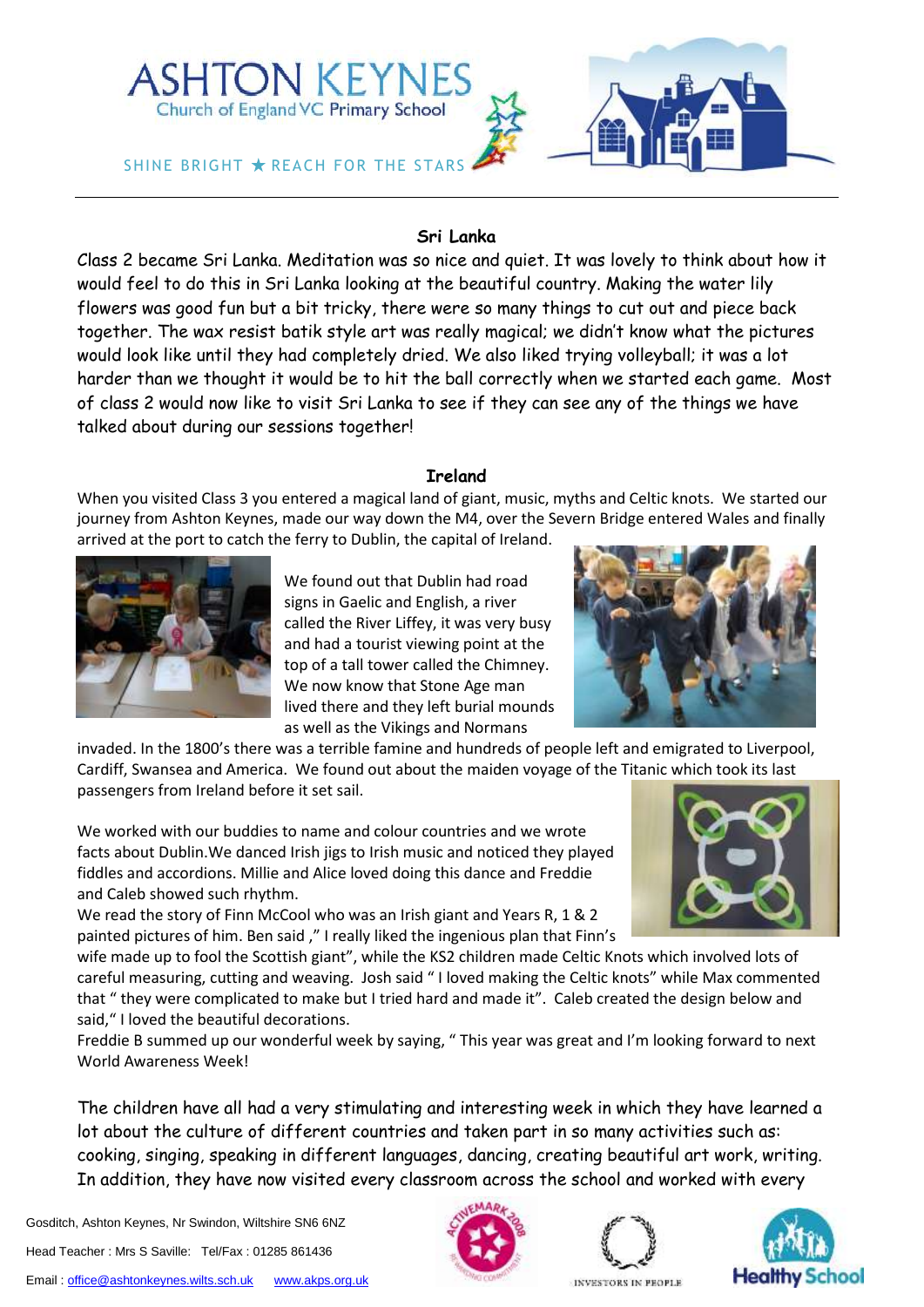

member of staff which will help with a smooth transition to their next year group in September. I have been so impressed by how well the buddies have supported one another. Thank you to all of the staff for putting together such a wonderful week for our children, to the families who have helped by sending in resources, to Mrs Tim for the cooking and Mrs Gray for her assembly on Guatemala, showing us where our cake sale money went to and the difference working together can make for communities across the world. Another successful world awareness week for Team AK.

# **Other ways we have been shining brightly:**

# **Year 6 shining in London**

We had the best time in London; all of the children were incredibly happy and safe. The feedback from children and parents has been so positive and as a staff team, it was an absolute delight to take such a fabulous group of well behaved, polite and respectful children. We experienced a wonderful range of special activities including: raft building, canoeing, climbing to the golden gallery at the top of St Pauls to take in the incredible views, watching the Lion King in the theatre, sightseeing on foot and by boat to experience the capital city first hand, the London eye, imax 4d experience and the incredible visit to Shrek Adventures! It was an educational and action packed week in which the children all grew in many different ways. The few children who didn't join us on the trip did a really exciting school based London project that same week so they were fully included in the London learning and they were brilliant. Well done Team 6!

# **Sporting success**

We are so lucky that we have so much sport to offer to our pupils and every time they go out to represent our school, your children continue to make us proud. This week alone we have performed brilliantly in the KS2 rounders tournament, won some events in district sports with some children going through to area finals and our 2 tennis teams came first and second in the tennis competition and go further to represent our school in tennis. We are currently, as I type, attending a cricket festival. These achievements are excellent and coupled with that is the excellent sporting attitude our children have whether they win or lose. I could not be more proud. Thank you so very much to Mr Tanner and to all of the parents who volunteer to help make these events possible.

# **Church fete 3pm Sunday- come and join us as we open the fete with 2 ising pop songs!**

This Sunday in Church walk (if the sun shines) or the village hall (if it rains), our school will be opening the church fete at 3pm with a couple of upbeat ising pop numbers performed by the choir with Mrs Crowley. Please come and join us, you are all very welcome to bust some moves and sing your heart out to help us open the church fete on Sunday in true AKPS style. I really hope to see lots of you there if you can make it. Thank you!

Gosditch, Ashton Keynes, Nr Swindon, Wiltshire SN6 6NZ Head Teacher : Mrs S Saville: Tel/Fax : 01285 861436 Email[: office@ashtonkeynes.wilts.sch.uk](mailto:office@ashtonkeynes.wilts.sch.uk) [www.akps.org.uk](http://www.akps.org.uk/)